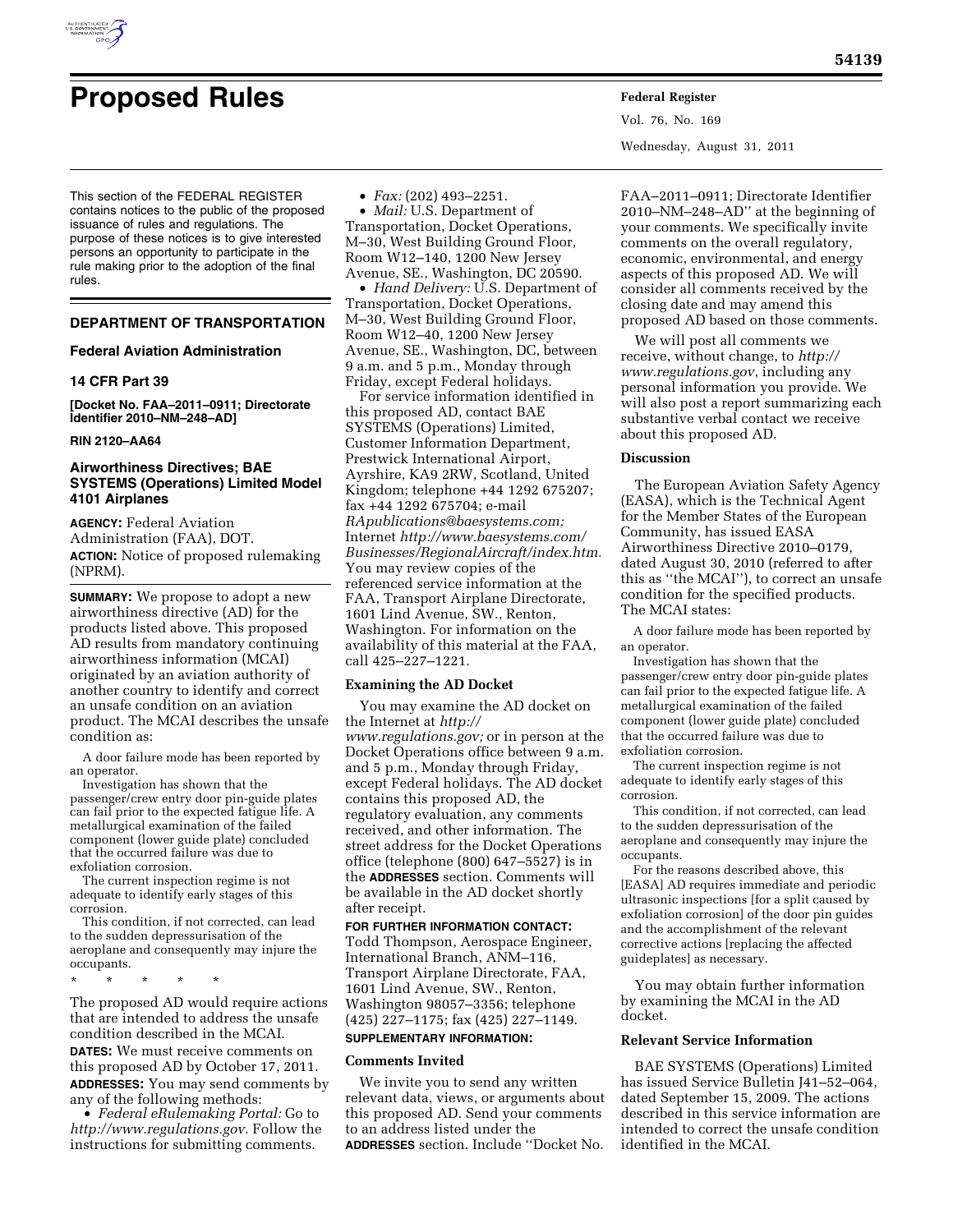## **FAA's Determination and Requirements**  General requirements.'' Under that **of This Proposed AD**

This product has been approved by the aviation authority of another country, and is approved for operation in the United States. Pursuant to our bilateral agreement with the State of Design Authority, we have been notified of the unsafe condition described in the MCAI and service information referenced above. We are proposing this AD because we evaluated all pertinent information and determined an unsafe condition exists and is likely to exist or develop on other products of the same type design.

# **Differences Between This AD and the MCAI or Service Information**

We have reviewed the MCAI and related service information and, in general, agree with their substance. But we might have found it necessary to use different words from those in the MCAI to ensure the AD is clear for U.S. operators and is enforceable. In making these changes, we do not intend to differ substantively from the information provided in the MCAI and related service information.

We might also have proposed different actions in this AD from those in the MCAI in order to follow FAA policies. Any such differences are highlighted in a NOTE within the proposed AD.

## **Costs of Compliance**

Based on the service information, we estimate that this proposed AD would affect about 2 products of U.S. registry. We also estimate that it would take about 2 work-hours per product to comply with the basic requirements of this proposed AD. The average labor rate is \$85 per work-hour. Based on these figures, we estimate the cost of the proposed AD on U.S. operators to be \$340, or \$170 per product.

In addition, we estimate that any necessary follow-on actions would take about 2 work-hours and require parts costing \$525, for a cost of \$1,050 per product. We have no way of determining the number of products that may need these actions.

## **Authority for This Rulemaking**

Title 49 of the United States Code specifies the FAA's authority to issue rules on aviation safety. Subtitle I, section 106, describes the authority of the FAA Administrator. ''Subtitle VII: Aviation Programs,'' describes in more detail the scope of the Agency's authority.

We are issuing this rulemaking under the authority described in ''Subtitle VII, part A, subpart III, Section 44701:

section, Congress charges the FAA with promoting safe flight of civil aircraft in air commerce by prescribing regulations for practices, methods, and procedures the Administrator finds necessary for safety in air commerce. This regulation is within the scope of that authority because it addresses an unsafe condition that is likely to exist or develop on products identified in this rulemaking action.

#### **Regulatory Findings**

We determined that this proposed AD would not have federalism implications under Executive Order 13132. This proposed AD would not have a substantial direct effect on the States, on the relationship between the national Government and the States, or on the distribution of power and responsibilities among the various levels of government.

For the reasons discussed above, I certify this proposed regulation:

1. Is not a ''significant regulatory action'' under Executive Order 12866;

2. Is not a ''significant rule'' under the DOT Regulatory Policies and Procedures (44 FR 11034, February 26, 1979); and

3. Will not have a significant economic impact, positive or negative, on a substantial number of small entities under the criteria of the Regulatory Flexibility Act.

We prepared a regulatory evaluation of the estimated costs to comply with this proposed AD and placed it in the AD docket.

## **List of Subjects in 14 CFR Part 39**

Air transportation, Aircraft, Aviation safety, Incorporation by reference, Safety.

## **The Proposed Amendment**

Accordingly, under the authority delegated to me by the Administrator, the FAA proposes to amend 14 CFR part 39 as follows:

# **PART 39—AIRWORTHINESS DIRECTIVES**

1. The authority citation for part 39 continues to read as follows:

**Authority:** 49 U.S.C. 106(g), 40113, 44701.

## **§ 39.13 [Amended]**

2. The FAA amends § 39.13 by adding the following new AD:

**BAE SYSTEMS (Operations) Limited:** Docket No. FAA–2011–0911; Directorate Identifier 2010–NM–248–AD.

## **Comments Due Date**

(a) We must receive comments by October 17, 2011.

## **Affected ADs**

(b) None.

#### **Applicability**

(c) This AD applies to all BAE SYSTEMS (Operations) Limited Model 4101 airplanes; certificated in any category.

#### **Subject**

(d) Air Transport Association (ATA) of America Code 52: Doors.

#### **Reason**

(e) The mandatory continuing airworthiness information (MCAI) states:

A door failure mode has been reported by an operator.

Investigation has shown that the passenger/crew entry door pin-guide plates can fail prior to the expected fatigue life. A metallurgical examination of the failed component (lower guide plate) concluded that the occurred failure was due to exfoliation corrosion.

The current inspection regime is not adequate to identify early stages of this corrosion.

This condition, if not corrected, can lead to the sudden depressurisation of the aeroplane and consequently may injure the occupants.

\* \* \* \* \*

## **Compliance**

(f) You are responsible for having the actions required by this AD performed within the compliance times specified, unless the actions have already been done.

#### **Actions**

(g) Within 6 months after the effective date of this AD, do an ultrasonic inspection of the passenger/crew door upper and lower guide plates for a split caused by exfoliation corrosion, in accordance with the Accomplishment Instructions of BAE SYSTEMS (Operations) Limited Service Bulletin J41–52–064, dated September 15, 2009. Repeat the ultrasonic inspection, thereafter, at intervals not to exceed 48 Months.

(h) If a split caused by exfoliation corrosion of an area of 78mm<sup>2</sup> (0.12 in.2) or greater is found during any ultrasonic inspection required by paragraph (g) of this AD: Before further flight, replace any affected guide plates with a serviceable guide plate, in accordance with the Accomplishment Instructions of BAE SYSTEMS (Operations) Limited Service Bulletin J41–52–064, dated September 15, 2009.

#### **FAA AD Differences**

**Note 1:** This AD differs from the MCAI and/or service information as follows: No differences.

#### **Other FAA AD Provisions**

(i) The following provisions also apply to this AD:

(1) *Alternative Methods of Compliance (AMOCs):* The Manager, International Branch, ANM–116, FAA, has the authority to approve AMOCs for this AD, if requested using the procedures found in 14 CFR 39.19. In accordance with 14 CFR 39.19, send your